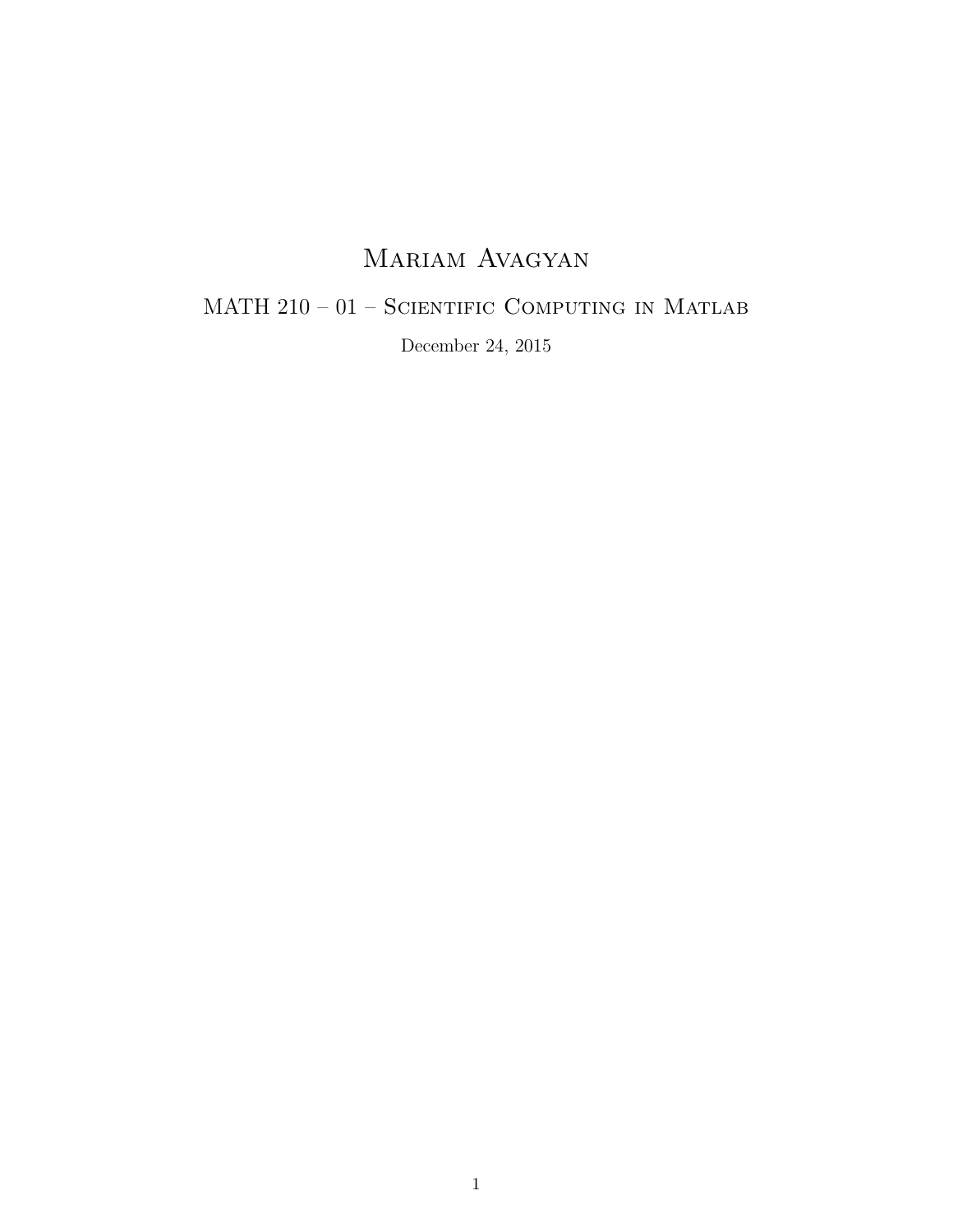#### 1 Setup

A Julia set is a complementary set that consists of iterations of a function. The values of this function play a crucial role in generating a Julia set. Any small deviation can cause drastic changes in the sequence. This is why the behavior of a Julia set is called 'chaotic'. By simply changing the real and imaginary parts of a complex number, one can easily plot various graphs of any Julia set (this property will be discussed more in depth in the "Methods" section). The Julia set is named after the French mathematicians Gaston Julia. He studied complex dynamics during the early 20th century.

Given two complex numbers,  $c$  and  $Z$ , let's define the following recursive function:

$$
Z_{n+1} = Z_n^2 + c
$$

This function is a dynamical system called a quadratic map. Depending on the values of c and  $Z_0$ , the sequence of numbers  $Z_1, Z_2, Z_3,...$  (so-called "orbit" of  $Z_0$ ) tends towards infinity, goes into a periodic loop or dances around the complex plane (this is an example of "chaos"). These starting values, c and  $Z_0$ , make up the Julia set of the map, denoted  $J_c$ . In this problem, we will write a MATLAB script that visualizes 7 different Julia sets.

#### 2 Methods

The most efficient way to solve this problem is to write a function that will accept various inputs and will plot the corresponding maps. It can be seen in the m-file and .html-file that a function  $function[Z, W] = Avagyan - Final - Function(iter, N, zMax, a, b)$  was written. To plot different Julia sets, one would need to input different values for the inputs *iter*,  $N$ ,  $zMax$ ,  $a$ , and  $b$  to obtain graphs. However, it is hard to find inputs that will results in beautiful graphs. That's why the entire function was turned into a comment. Instead, specific values of inputs were tested and plotted. The maps will be seen in the "Visual Interpretation" section.

The functions *pcolor* and *imagesc* were used to obtain a map. Both of these functions give a view from the top. The function colormap was used to color the fractal map. To iterate the function, a for loop was used. After trial and error, it was decided to plot the variable  $W = e^{-|Z|}$ since *pcolor* and *imagesc* could have only real input values. The reason why an exponential graph was chosed is because it resulted in more beautiful graphs and worked for all the sets. The function shading with option flat was used to make the graphs more pleasant for the eye.

#### 3 Visual Interpretation

The following maps represent different complex numbers.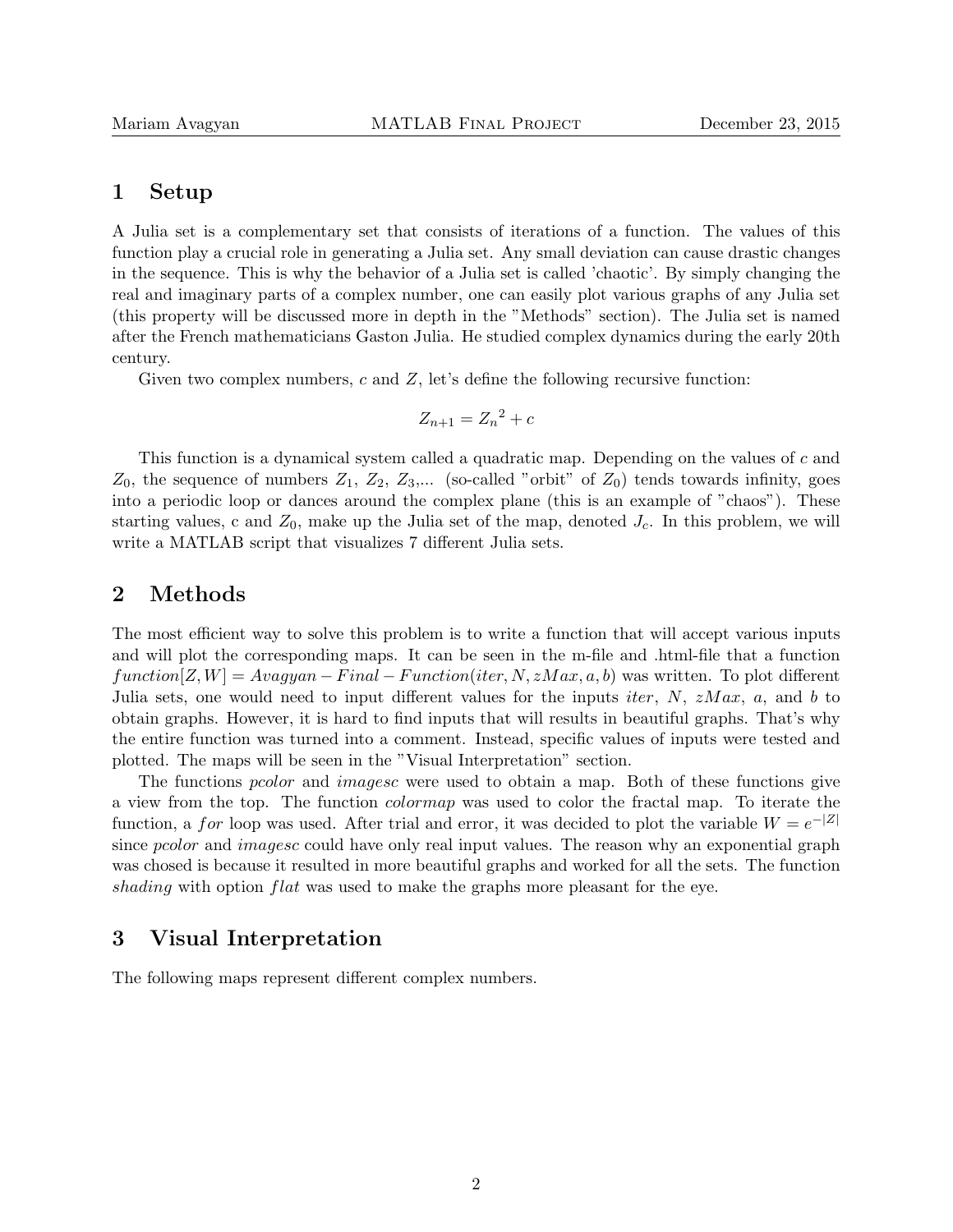

### **Julia Set Type 1 Prism**

## **Julia Set Type 1 Copper**

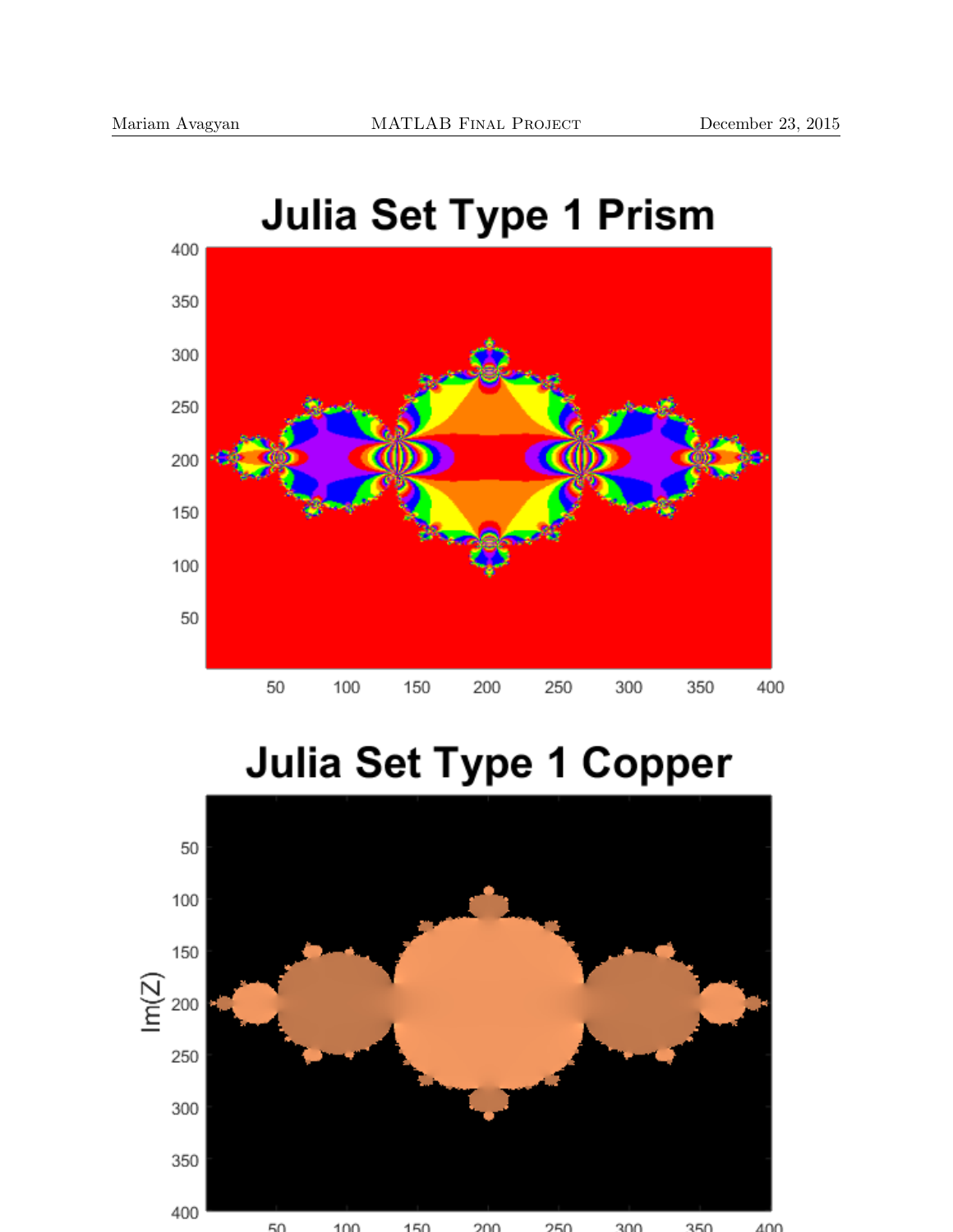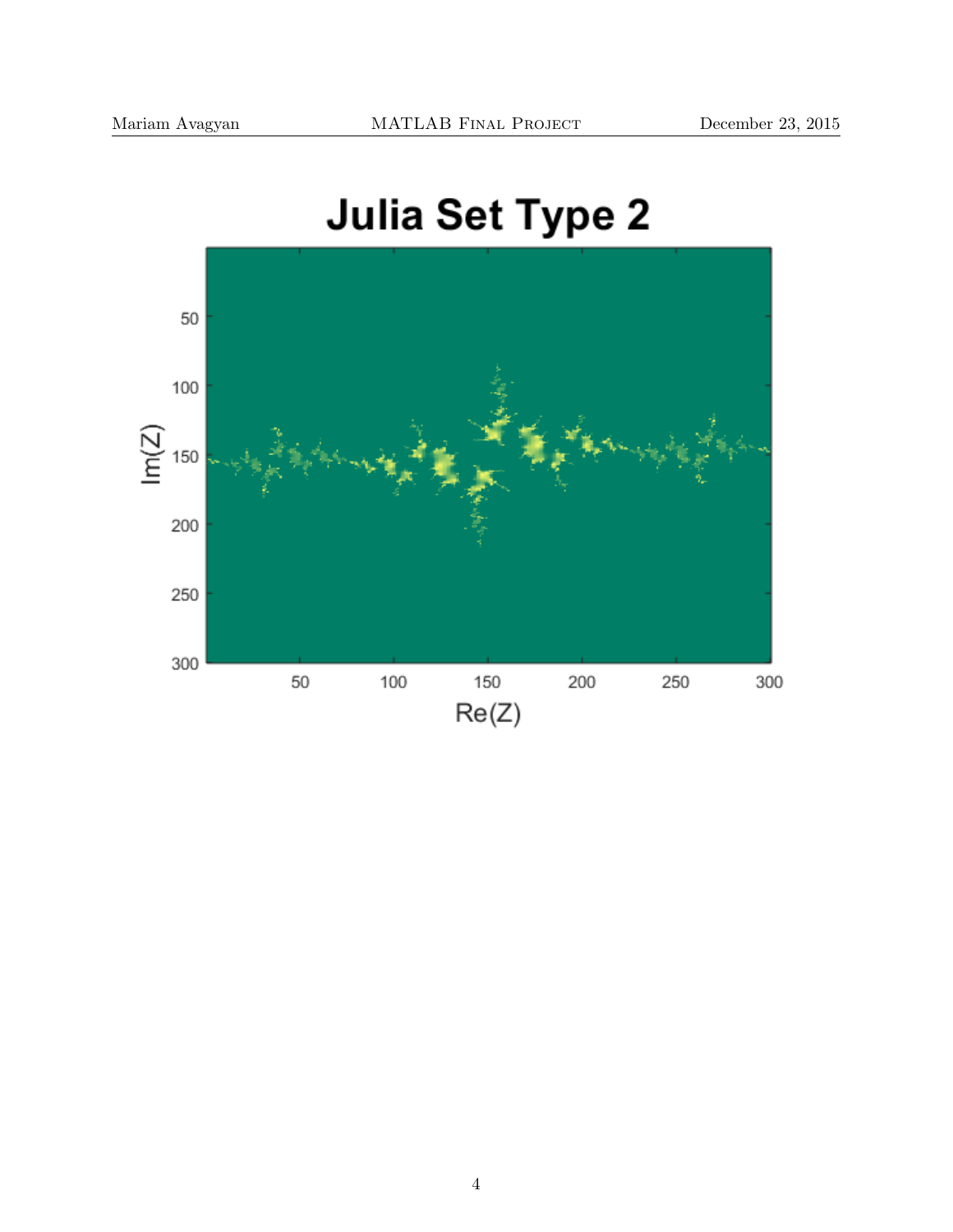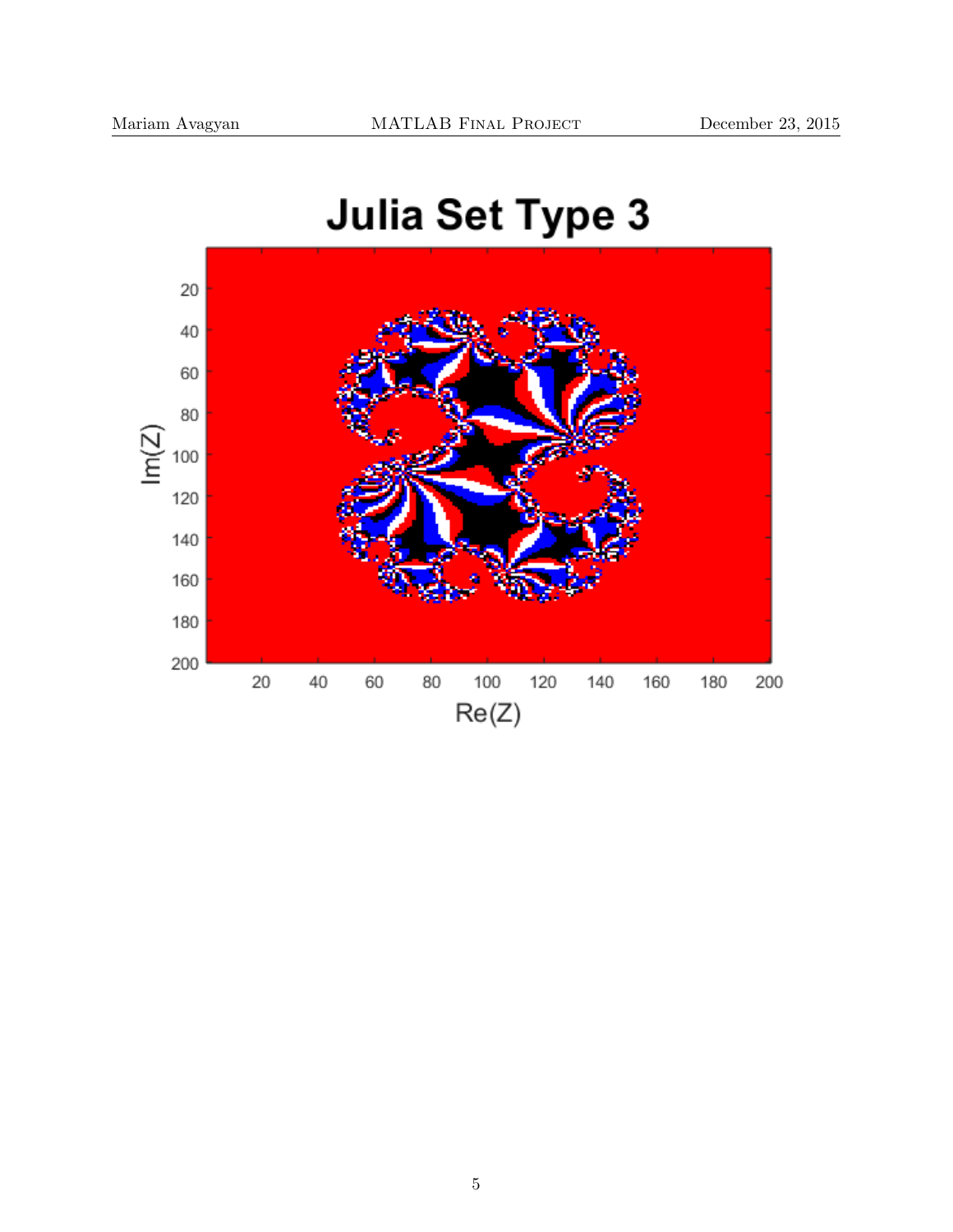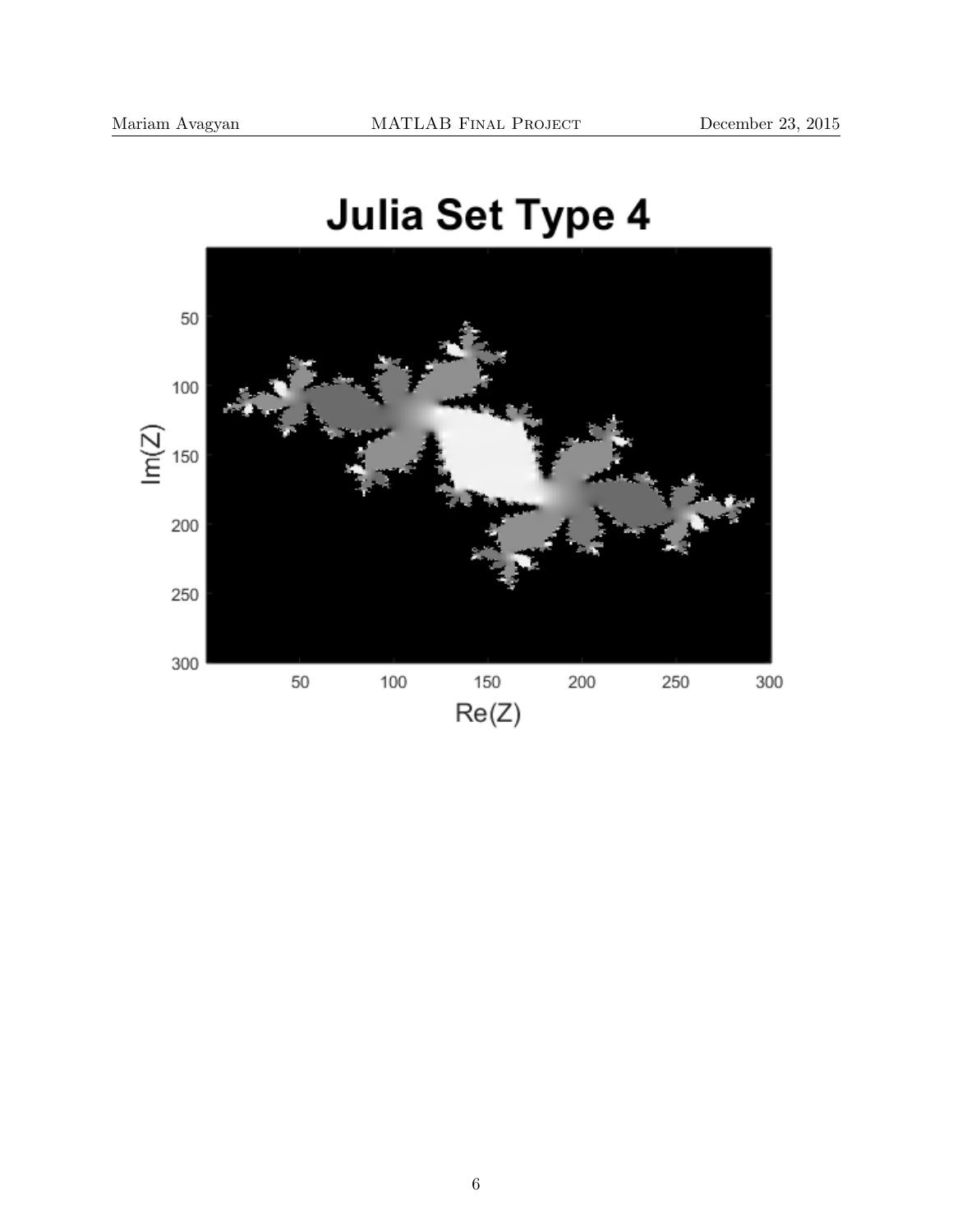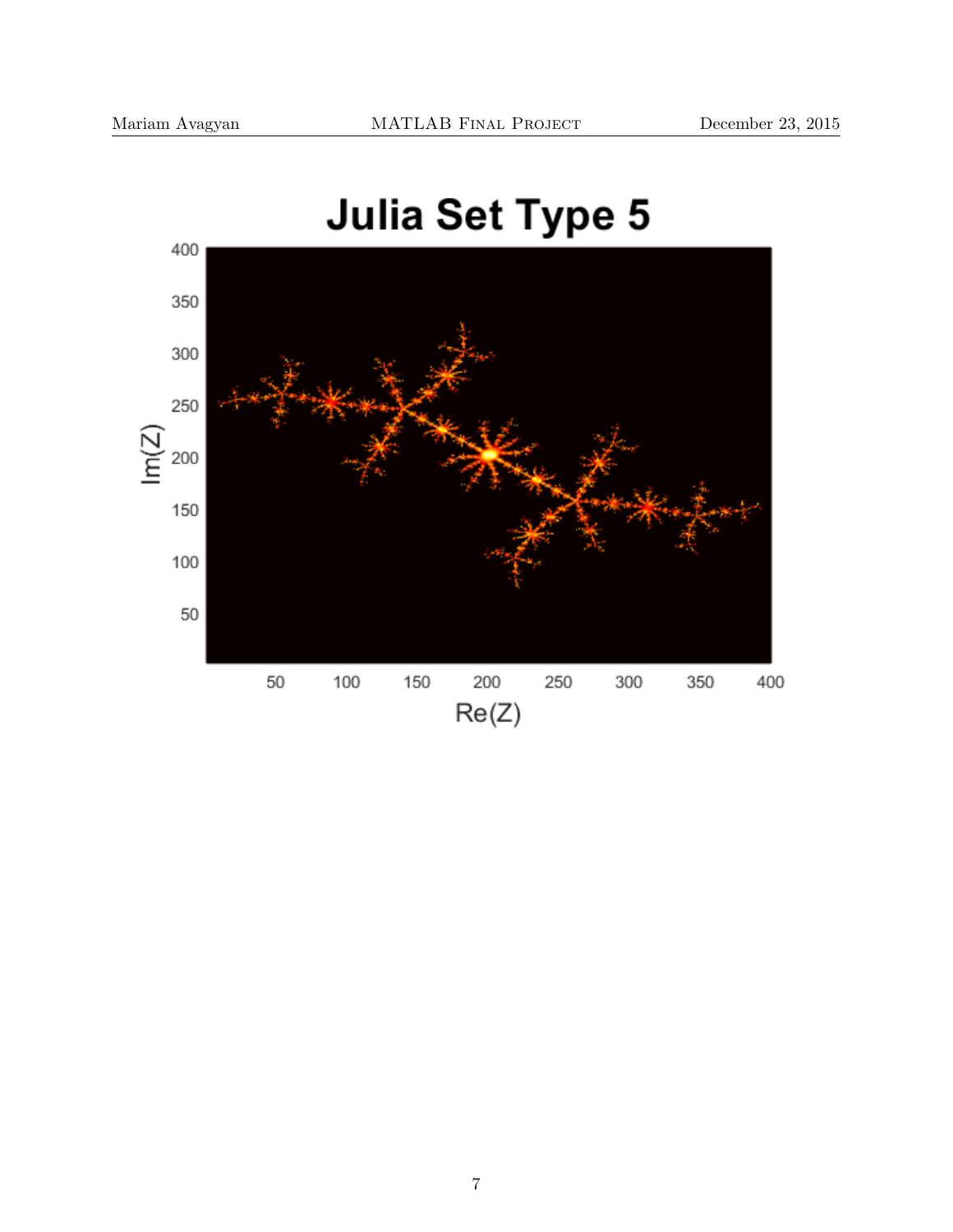